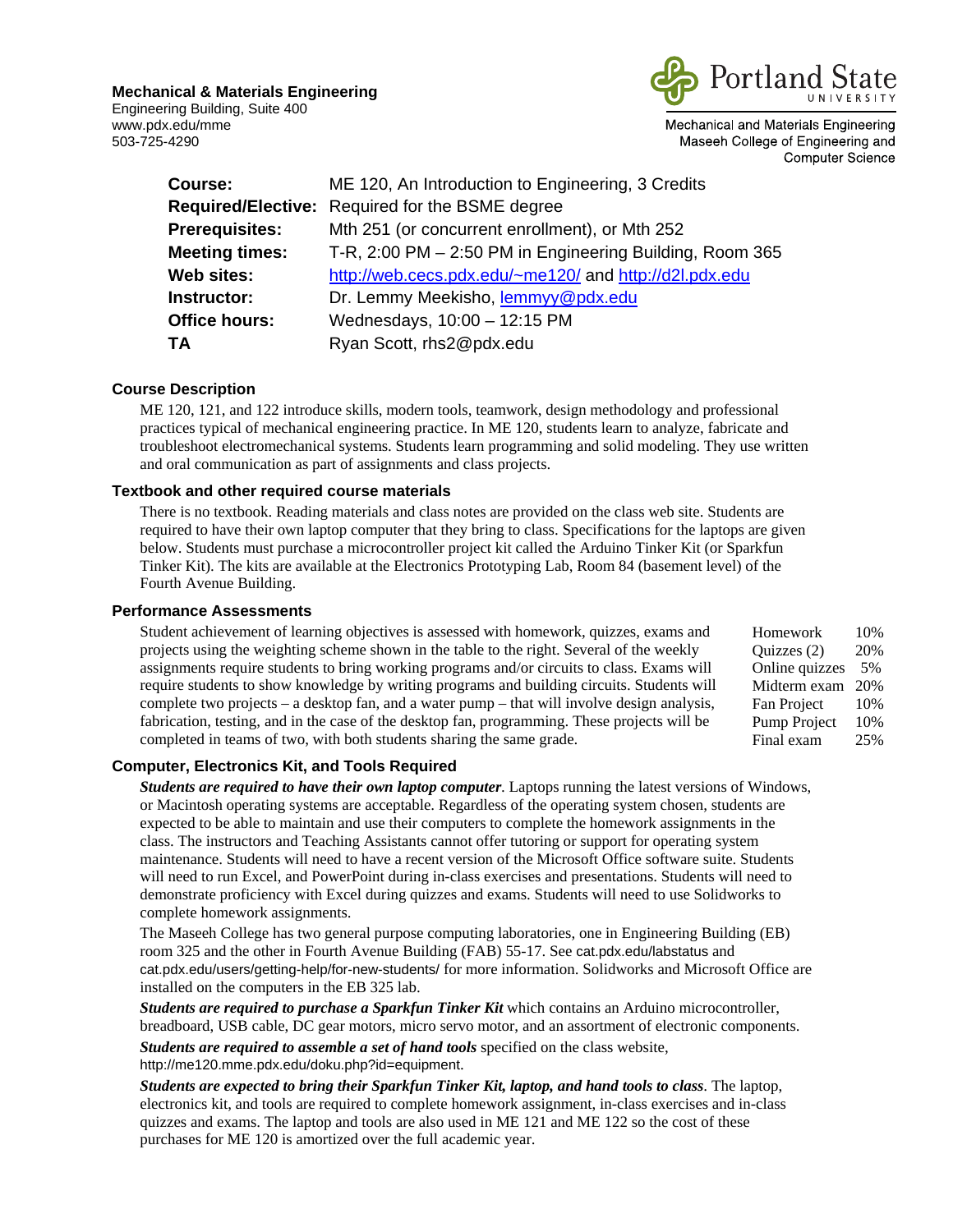## **Liability Release**

Students will be working with hand tools, power tools and electronic equipment during class, and as part of completing homework assignments and projects. This equipment is typical of that used by practicing engineers and engineering technicians in the normal course of performing their job duties. Students will be provided instruction in the safe use of these tools and equipment. As a condition of taking the class, students must agree to sign a form that releases Portland State University and its staff from liability for any injury resulting from the use of the equipment

## **Learning Objectives:**

The following table lists the learning objectives for the course, and the corresponding ABET Program Outcomes. Students who successfully complete the course will be able to demonstrate the learning objectives. ABET is the Accreditation Board for Engineering and Technology (www.abet.org) that establishes nationwide standards for engineering programs. The table shows how the specific goals of this class relate to the larger objectives of the BSME program, and hence the ABET Program Outcomes. A list of ABET Program Outcomes is available at https://www.pdx.edu/mme/program-outcomes.

|    | <b>Learning Objectives:</b>                                                                                                           | <b>ABET</b><br>Program |
|----|---------------------------------------------------------------------------------------------------------------------------------------|------------------------|
|    | Students must demonstrate the ability to:                                                                                             | <b>Outcomes</b>        |
| -1 | Analyze DC circuits with Ohm's law, and Kirchoff's voltage and current laws                                                           | a                      |
| 2  | Build and debug electrical circuits on a breadboard                                                                                   | a,b                    |
| 3  | Write and debug programs for the Arduino microcontroller platform, and to                                                             |                        |
|    | use those programs to read data from sensors and to control LEDs, transistors<br>and motors.                                          | a,k                    |
| 4  | Read hand sketches and machine drawings.                                                                                              | a, b, k                |
| 5  | Use Solidworks to make two-dimensional sketches, three-dimensional solid<br>models, dimensioned part drawings, and assembly drawings. | c, k                   |
| 6  | Safely and effectively perform drilling operations with a manual milling<br>machine.                                                  | k                      |
| 7  | Fabricate small mechanical components and assemble those components in to<br>a working electromechanical systems.                     | k                      |
| 8  | Perform mathematical analysis and plotting with Excel.                                                                                | b, k                   |
| 9  | Apply principles of mass and energy conservation to the operation of a<br>centrifugal pump                                            | a, e                   |
| 10 | Measure performance of a water pump, and analyze the results using least<br>squares curve fits.                                       | b                      |
| 11 | Make presentations and short written reports in a professional format.                                                                | g                      |
| 12 | Work in teams to complete projects that involve fabrication, assembly and<br>testing of small mechanical systems.                     | d                      |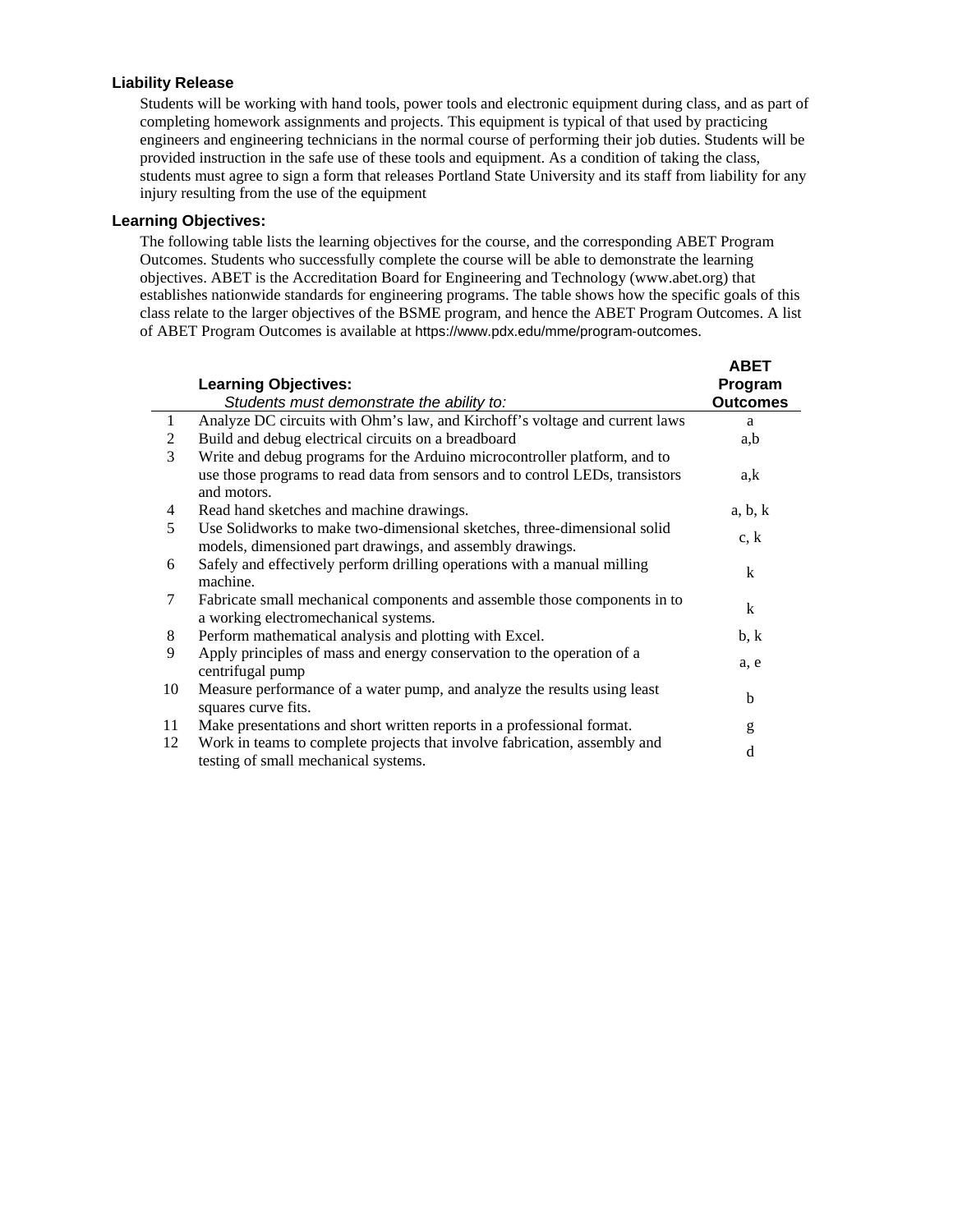# **Topics Covered**

The following list shows the topics covered in each class meeting. Note that this schedule may change during the term as necessary to ensure student learning.

- 1 Introduction, Ohm's Law
- 2 Resistors in series and parallel
- 3 Multimeter demo, build an LED circuit on a breadboard
- 4 Kirchoff's Voltage Law, simple analysis with Excel
- 5 Begin Arduino programming, Kirchoff's Current Law, binary numbers
- 6 Arduino programming for controlling a small DC motor, structured Excel
- 7 Plotting in Excel, introduction to servo motors
- 8 Plotting in Excel, Arduino servo control, 2D drawing in Solidworks for laser cutting
- 9 Soldering the DC motor. Finish Solidworks drawing
- 10 Midterm
- 11 Desktop fan wrap-up. What is design?
- 12 Least squares linear regression. Introduction to machining: squaring stock for pump body.
- 13 Desktop fan presentations and  $\mathbb{R}^2$  coefficient for linear regression
- 14 Introduction to pump fabrication
- 15 Pump fabrication, linear least squares fitting to exponential and power-law functions
- 16 Pump assembly and testing
- 17 Pump testing
- 18 Pump presentations
- 19 Course wrap-up, review for final exam.